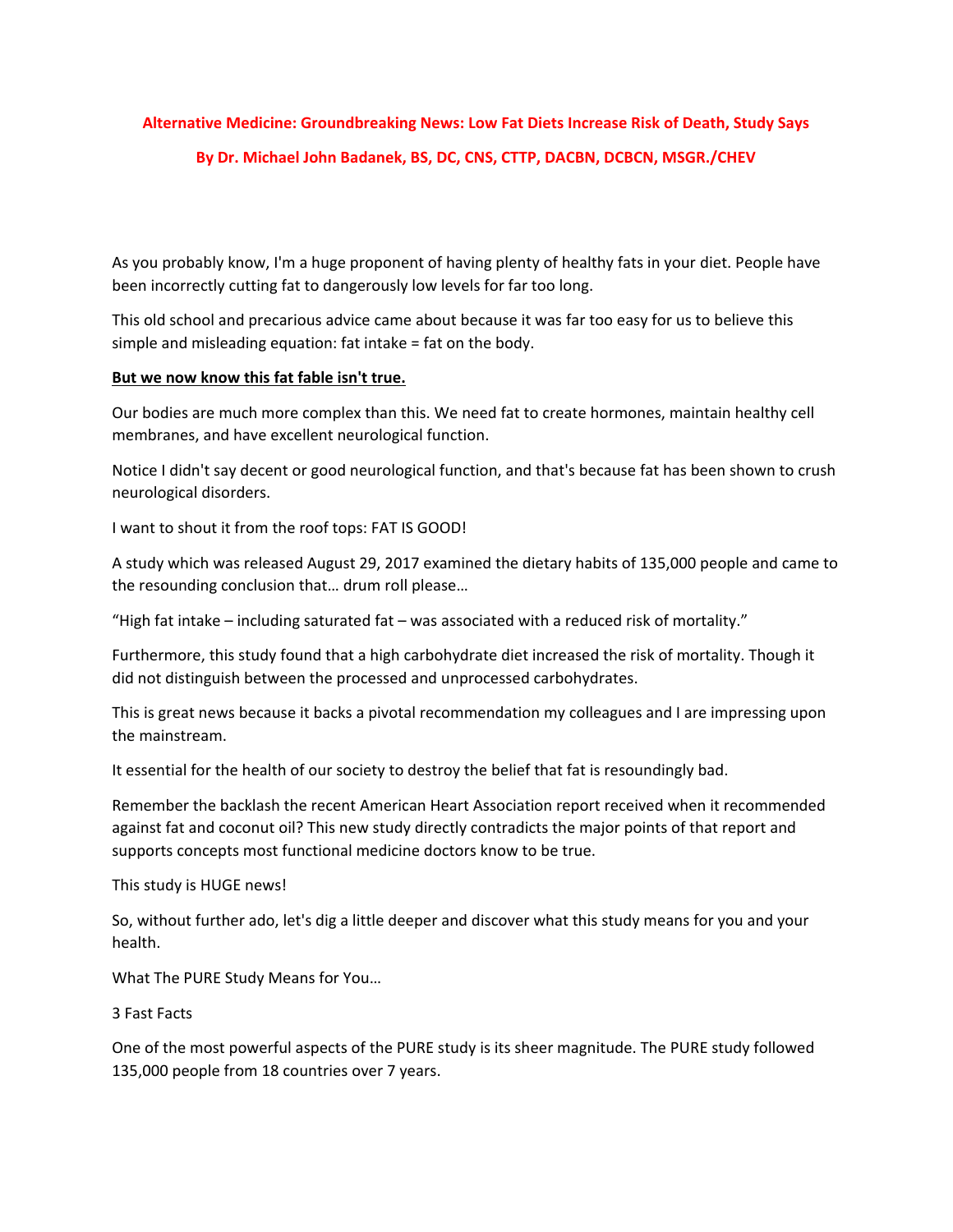And throughout that time, as we just learned, overall findings pointed to an increased mortality for those with high carb diets and a decreased risk of mortality for those with high fat diets.

What's more, this study found "saturated fat in moderation actually appears good for you."

This study does not distinguish between the causes of death and points out, saturated fat findings "had no effect on cardiovascular disease in the model." This adds to the mounting evidence that saturated fat does not cause cardiovascular disease.

Saturated fat has been the unjustified villain of cardiovascular health for the past 60 plus years. We know cardiovascular disease is caused by inflammation, not fat buildup in the arteries, and yet many remain mislead.

Beyond the benefits of a high fat, low carb diet, here are three other important findings from this study:

Three or four daily portions of fruit and vegetables appear to have similar benefits as the current recommendation of five. Meaning, it's unnecessary to over-stress about getting exactly five servings of fruits and veggies each day. In this study three to four servings worked out to be 375-500 grams. Just for reference, 100 grams of fruits and veggies is about the equivalent of two cupped hands of raw, diced fruit or veggies. This means you should try and get at least 8 cupped handfuls of fruits and vegetables per day.

The benefits of the fruits, vegetables, and legumes is greater if they are consumed raw. The science behind the idea that raw is better is fairly complicated. But what's most important is that you're eating plenty of vegetables and fruits, so if cooking them means you'll eat more, then by all means, cook 'em

Replacing saturated-fatty-acid intake with carbohydrates had an adverse effect on blood lipids. This study examined the impact of fats, carbohydrates, and proteins on total cholesterol, LDL ("bad") and HDL ("good") cholesterol, and apolipoprotein A1 (apoA1) and B (apoB).

It's significant this study examined these factors as a "big picture" concept because they interact within the body in balancing relationships – their ratios are indicators of health. And to look at any one factor individually would contribute to the disproportionate and misleading information, which is exactly what the American Heart Association does.

I found it interesting that this study took a direct dig at the recent AHA report. The researchers called out the AHA recommendations and declared their findings to be in "direct contradiction" to their advice.

The PURE Study Directly Contradicts the Recent American Heart Association Report

The participants in the PURE study who had 10-13 percent of their dietary energy intake consist of saturated fat experienced a lower risk of death than those with low levels of saturated fat in their diet. Furthermore, those with very low saturated fat intake experienced harmful consequences.

Currently, the average saturated fat intake of Americans is around 14 percent, but the AHA recommends saturated fat intake should be less than six percent of total energy intake – which is dangerously low. This study found saturated fat levels that low increases the risk of mortality.